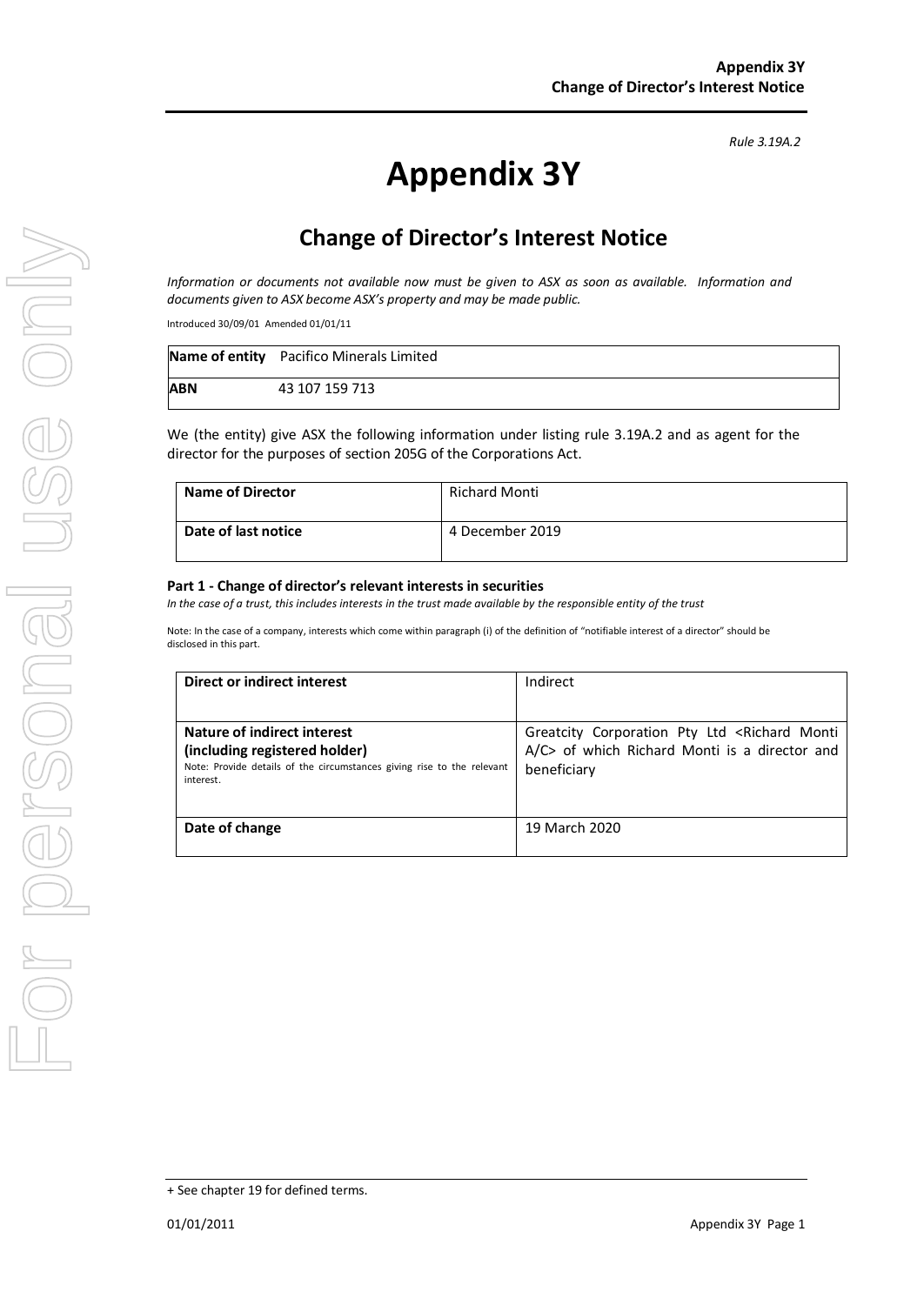| No. of securities held prior to change                                                                    | Greatcity Corporation Pty Ltd <richard monti<br="">A/C<br/>19,773,904 Fully paid ordinary shares<br/>4,000,000 Unlisted Options exercisable<br/>at 1.5 cents and expiring 21 November<br/>2020<br/>1,500,000 Listed Options exercisable at<br/>1.5 cents and expiring 21 November 2020<br/>2,500,000 Unlisted Class "A"<br/>Performance Rights expiring 30 June 2022<br/>2,500,000 Unlisted Class "B"</richard> |
|-----------------------------------------------------------------------------------------------------------|-----------------------------------------------------------------------------------------------------------------------------------------------------------------------------------------------------------------------------------------------------------------------------------------------------------------------------------------------------------------------------------------------------------------|
| <b>Class</b>                                                                                              | Performance Rights expiring 30 June 2022<br>2,500,000 Unlisted Class "C"<br>Performance Rights expiring 30 June 2022<br>RMDB Pty Ltd <monti fund="" super=""><br/>2,944,862 Fully paid ordinary shares<br/>441,729 Listed Options exercisable at 1.5<br/>cents and expiring 21 November 2020<br/>Fully paid Ordinary shares</monti>                                                                             |
| <b>Number acquired</b>                                                                                    | 5,000,000 purchased on Market                                                                                                                                                                                                                                                                                                                                                                                   |
| <b>Number disposed</b>                                                                                    | N/A                                                                                                                                                                                                                                                                                                                                                                                                             |
| <b>Value/Consideration</b><br>Note: If consideration is non-cash, provide details and estimated valuation | \$20,000 (\$0.004 per share)                                                                                                                                                                                                                                                                                                                                                                                    |

<sup>+</sup> See chapter 19 for defined terms.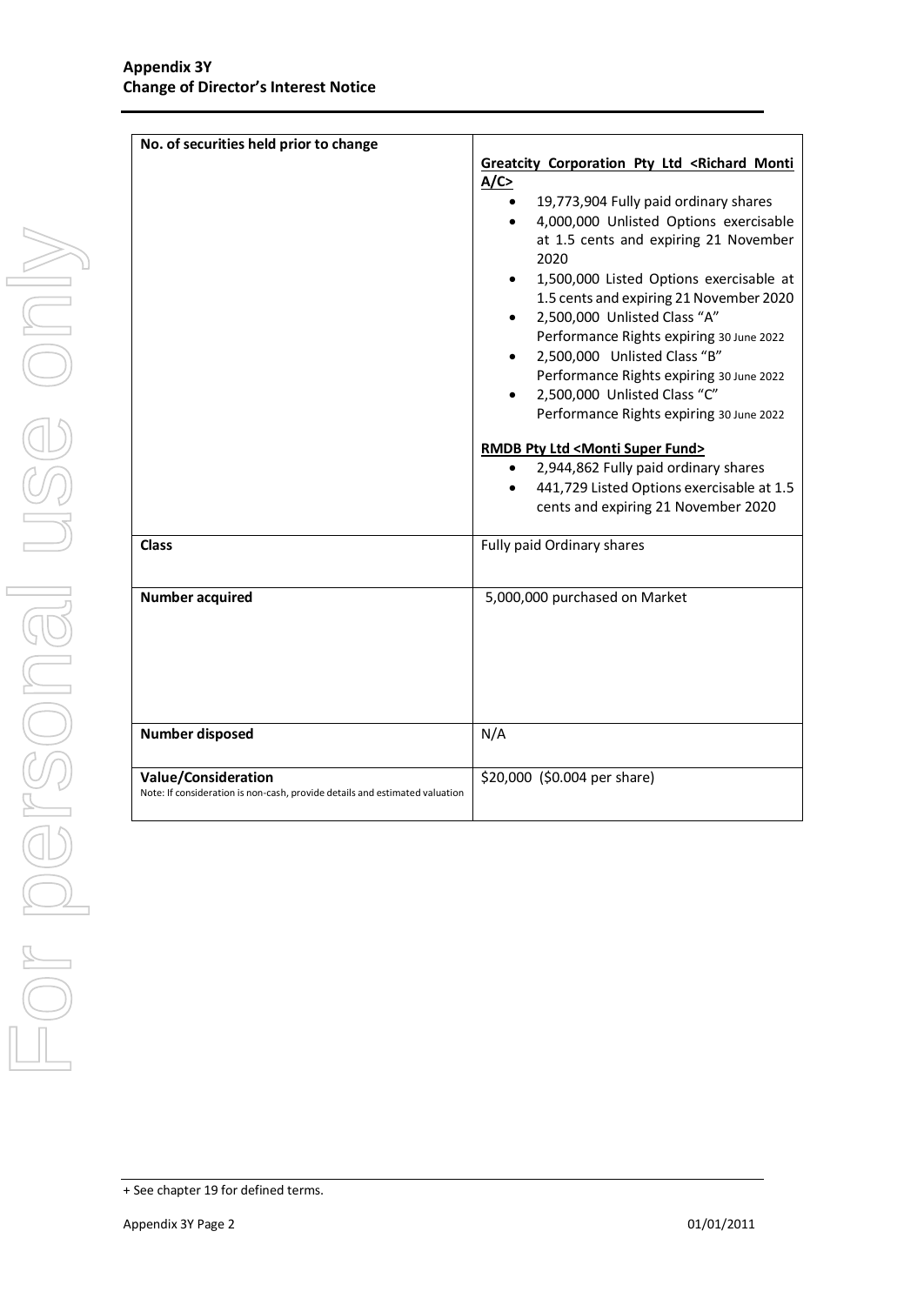| No. of securities held after change                                       | Greatcity Corporation Pty Ltd <richard monti<="" th=""></richard> |  |
|---------------------------------------------------------------------------|-------------------------------------------------------------------|--|
|                                                                           | A/C                                                               |  |
|                                                                           | 24,773,904 Fully paid ordinary shares<br>٠                        |  |
|                                                                           | 4,000,000 Unlisted Options exercisable                            |  |
|                                                                           | at 1.5 cents and expiring 21 November<br>2020                     |  |
|                                                                           | 1,500,000 Listed Options exercisable at                           |  |
|                                                                           | 1.5 cents and expiring 21 November 2020                           |  |
|                                                                           | 2,500,000 Unlisted Class "A"                                      |  |
|                                                                           | Performance Rights expiring 30 June 2022                          |  |
|                                                                           | 2,500,000 Unlisted Class "B"                                      |  |
|                                                                           | Performance Rights expiring 30 June 2022                          |  |
|                                                                           | 2,500,000 Unlisted Class "C"                                      |  |
|                                                                           | Performance Rights expiring 30 June 2022                          |  |
|                                                                           | <b>RMDB Pty Ltd <monti fund="" super=""></monti></b>              |  |
|                                                                           | 2,944,862 Fully paid ordinary shares<br>$\bullet$                 |  |
|                                                                           | 441,729 Listed Options exercisable at 1.5<br>$\bullet$            |  |
|                                                                           | cents and expiring 21 November 2020                               |  |
|                                                                           |                                                                   |  |
| <b>Nature of change</b>                                                   | On Market trade                                                   |  |
| Example: on-market trade, off-market trade, exercise of options, issue of |                                                                   |  |
| securities under dividend reinvestment plan, participation in buy-back    |                                                                   |  |
|                                                                           |                                                                   |  |

### Part 2 – Change of director's interests in contracts

 $44.72$  Listed Options exercise at 1.5 cents exercise at 1.5 cents exercise at 1.5 cents exercise at 1.5 cents exercise at 1.5 cents exercise at 1.5 cents exercise at 1.5 cents exercise at 1.5 cents exercise at 1.5 cents Note: In the case of a company, interests which come within paragraph (ii) of the definition of "notifiable interest of a director" should be<br>disclosed in this part. disclosed in this part.

| <b>Detail of contract</b>                                                                                                                                                   | N/A |  |
|-----------------------------------------------------------------------------------------------------------------------------------------------------------------------------|-----|--|
| <b>Nature of interest</b>                                                                                                                                                   | N/A |  |
| Name of registered holder<br>(if issued securities)                                                                                                                         | N/A |  |
| Date of change                                                                                                                                                              | N/A |  |
| No. and class of securities to which<br>interest related prior to change<br>Note: Details are only required for a contract in relation<br>to which the interest has changed | N/A |  |
| Interest acquired                                                                                                                                                           | N/A |  |
| Interest disposed                                                                                                                                                           | N/A |  |
| Value/Consideration<br>Note: If consideration is non-cash, provide details and an<br>estimated valuation                                                                    | N/A |  |

<sup>+</sup> See chapter 19 for defined terms.